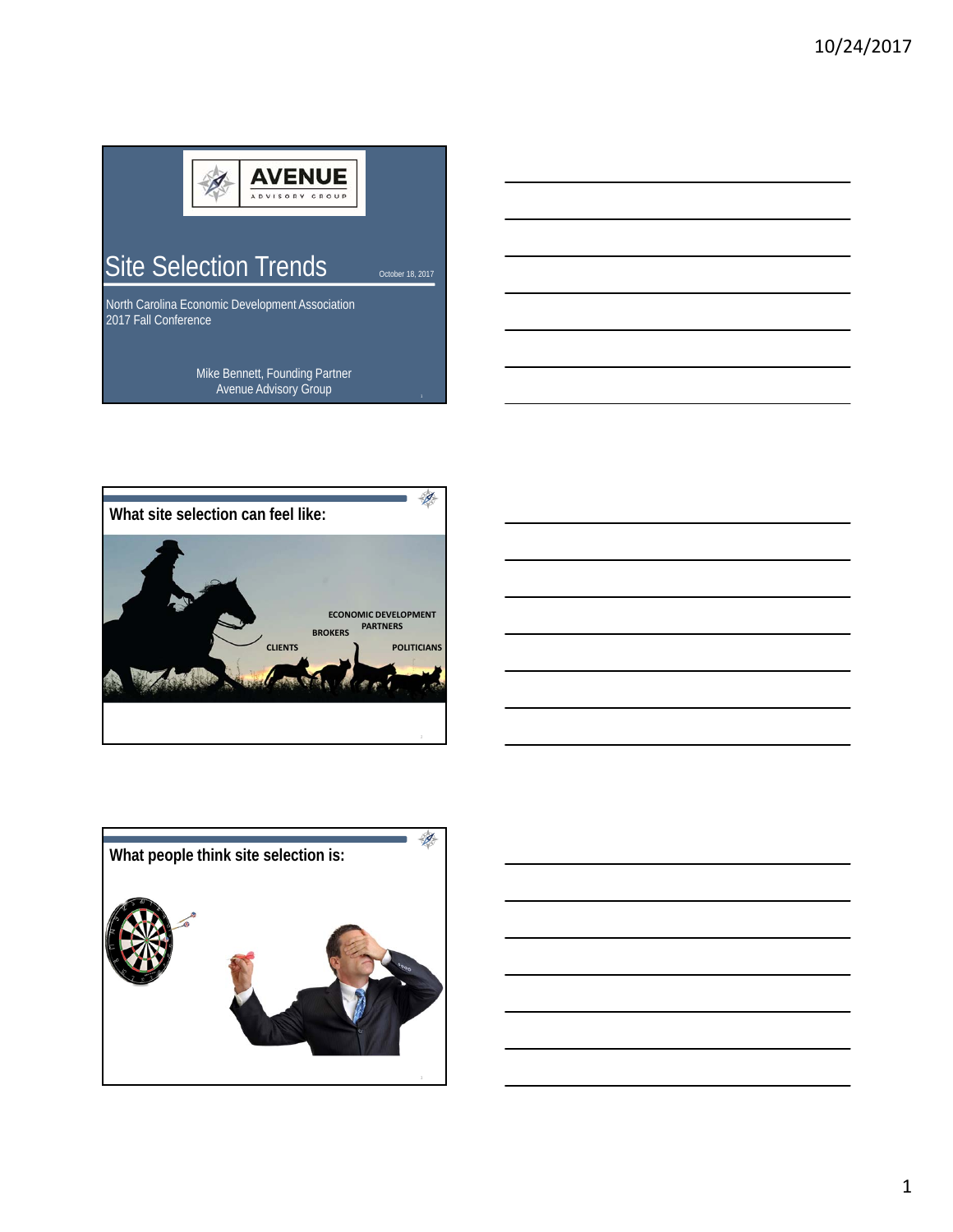









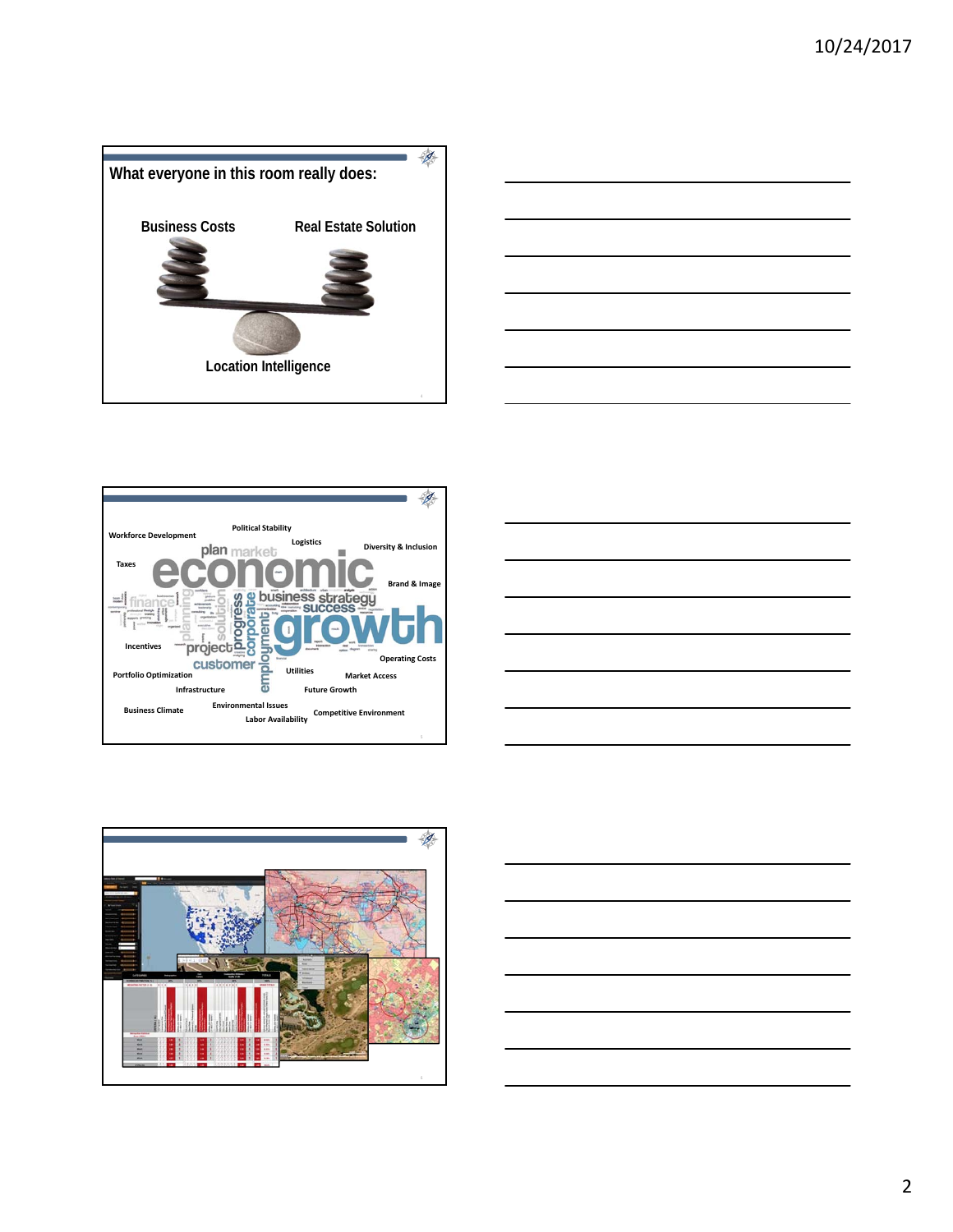







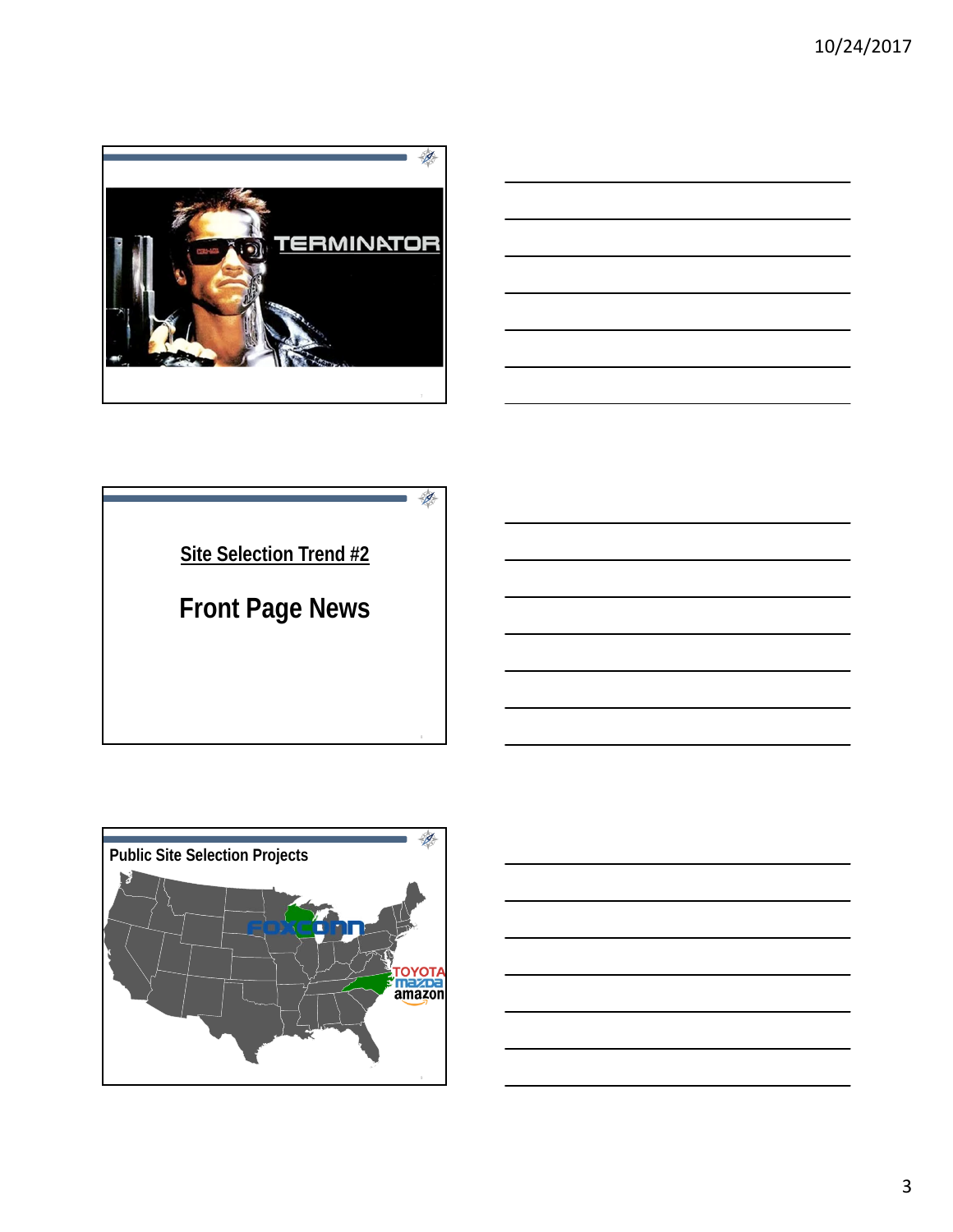





4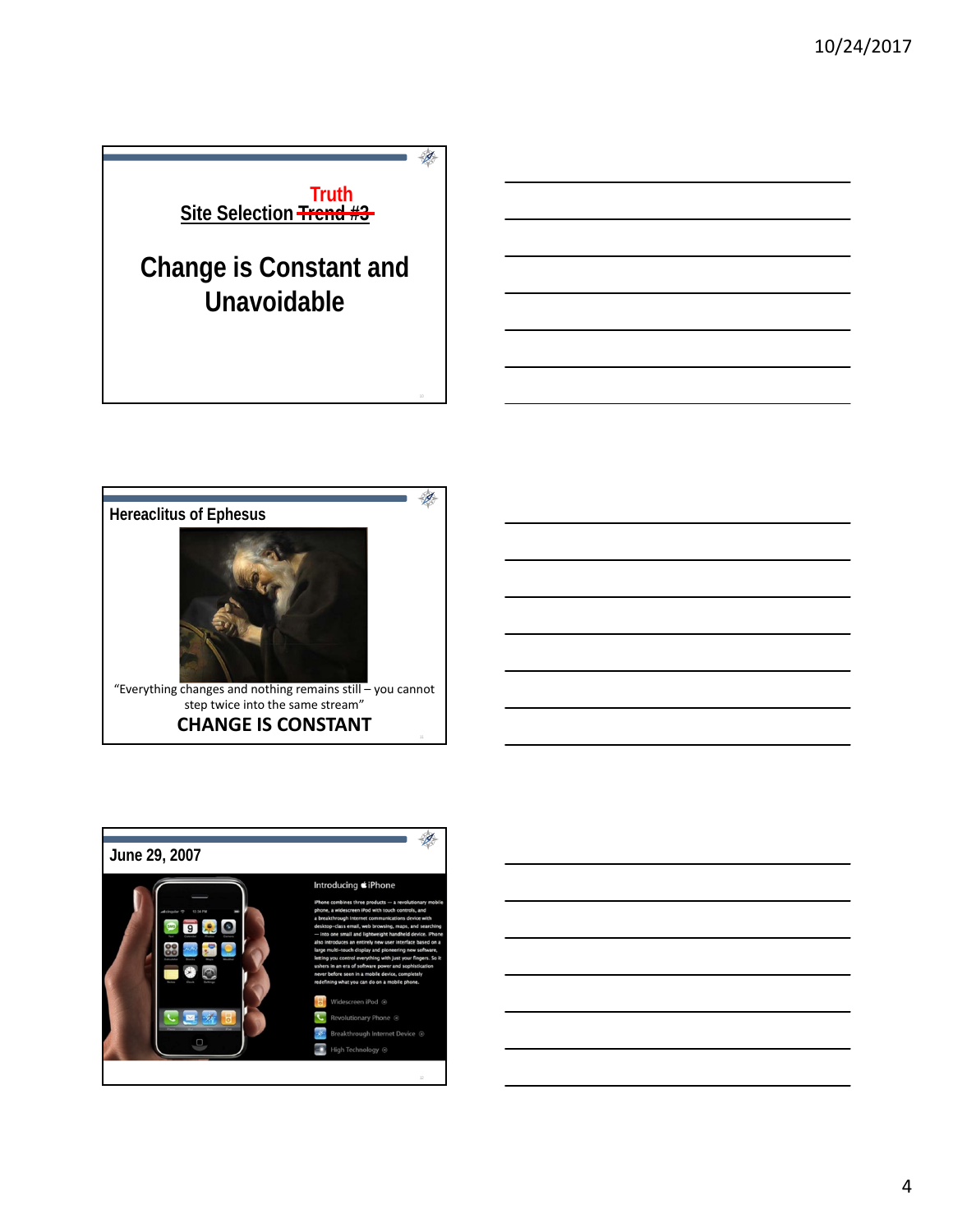





5